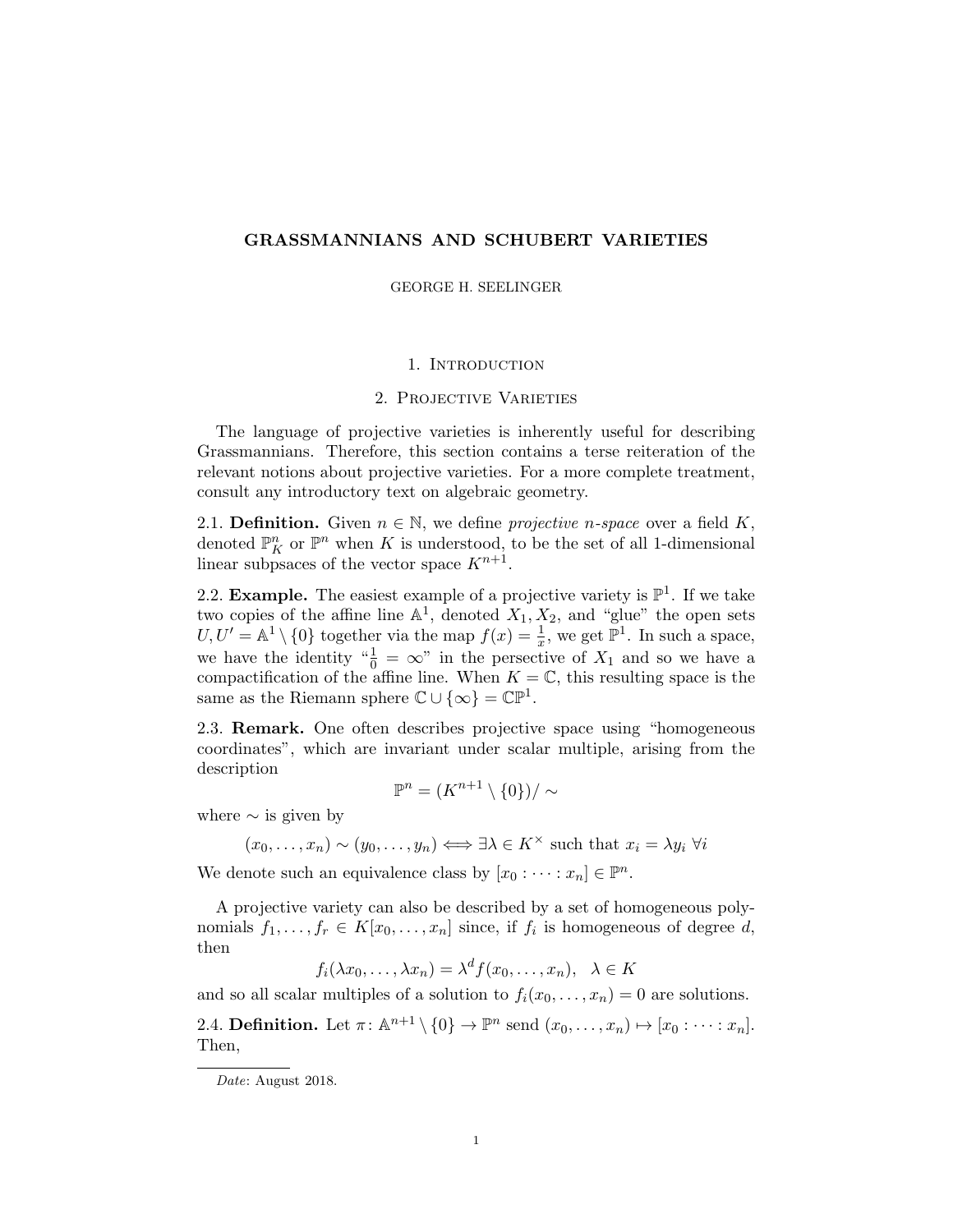- (a) We say an affine variety  $X \subseteq \mathbb{A}^{n+1}$  is a cone if  $0 \in X$  and  $\lambda x \in X$ for all  $\lambda \in K$  and  $x \in X$ .
- (b) Given a cone  $X \subseteq \mathbb{A}^{n+1}$ , we say

$$
\mathbb{P}(X) := \pi(X \setminus \{0\}) = \{ [x_0 : \dots : x_n] \in \mathbb{P}^n \mid (x_0, \dots, x_n) \in X \} \subseteq \mathbb{P}^n
$$

is the projectivization of X.

(c) Given a projective variety  $X \subseteq \mathbb{P}^n$ , we say

$$
C(X) := \{0\} \cup \pi^{-1}(X) = \{0\} \cup \{(x_0, \ldots, x_n) \mid [x_0 : \cdots : x_n] \in X\} \subseteq \mathbb{A}^{n+1}
$$

is the cone over X.

2.5. Remark. From above, with some additional work, one can show there is a one-to-one correspondence

{cones in 
$$
\mathbb{A}^{n+1}
$$
}  $\leftrightarrow$  {projective varieties in  $\mathbb{P}^n$ }  
 $X \mapsto \mathbb{P}(X)$   
 $C(X) \leftarrow X$ 

2.6. Lemma. For non-empty projective variety  $X \subseteq \mathbb{P}^n$ , the dimension of the cone  $C(X) \subseteq \mathbb{A}^{n+1}$  is dim  $X + 1$ .

Proof. Let

$$
\varnothing \neq X_0 \subsetneqq \cdots \subsetneqq X_n \subseteq X
$$

be a chain of irreducible closed subsets in  $X$ . Then,

$$
\{0\} \subsetneqq C(X_0) \subsetneqq \cdots \subsetneqq C(X_n) \subseteq C(X)
$$

is a chain of irreducible closed subsets in  $C(X)$ . So, we have that

$$
\dim C(X) \ge \dim X + 1
$$

Similarly, if we show  $\Box$ 

$$
codim(C(X)) \geq codim(X) = n - \dim X
$$

If we assume  $X$  is irreducible (if not, take an irreducible decomposition), then

$$
\dim(C(X)) + \operatorname{codim}(C(X)) = \dim(\mathbb{A}^{n+1}) = n+1
$$

and so

$$
\dim(C(X)) = n + 1 - \operatorname{codim}(C(X)) \le n + 1 - n + \dim(X) = \dim(X) + 1
$$

itly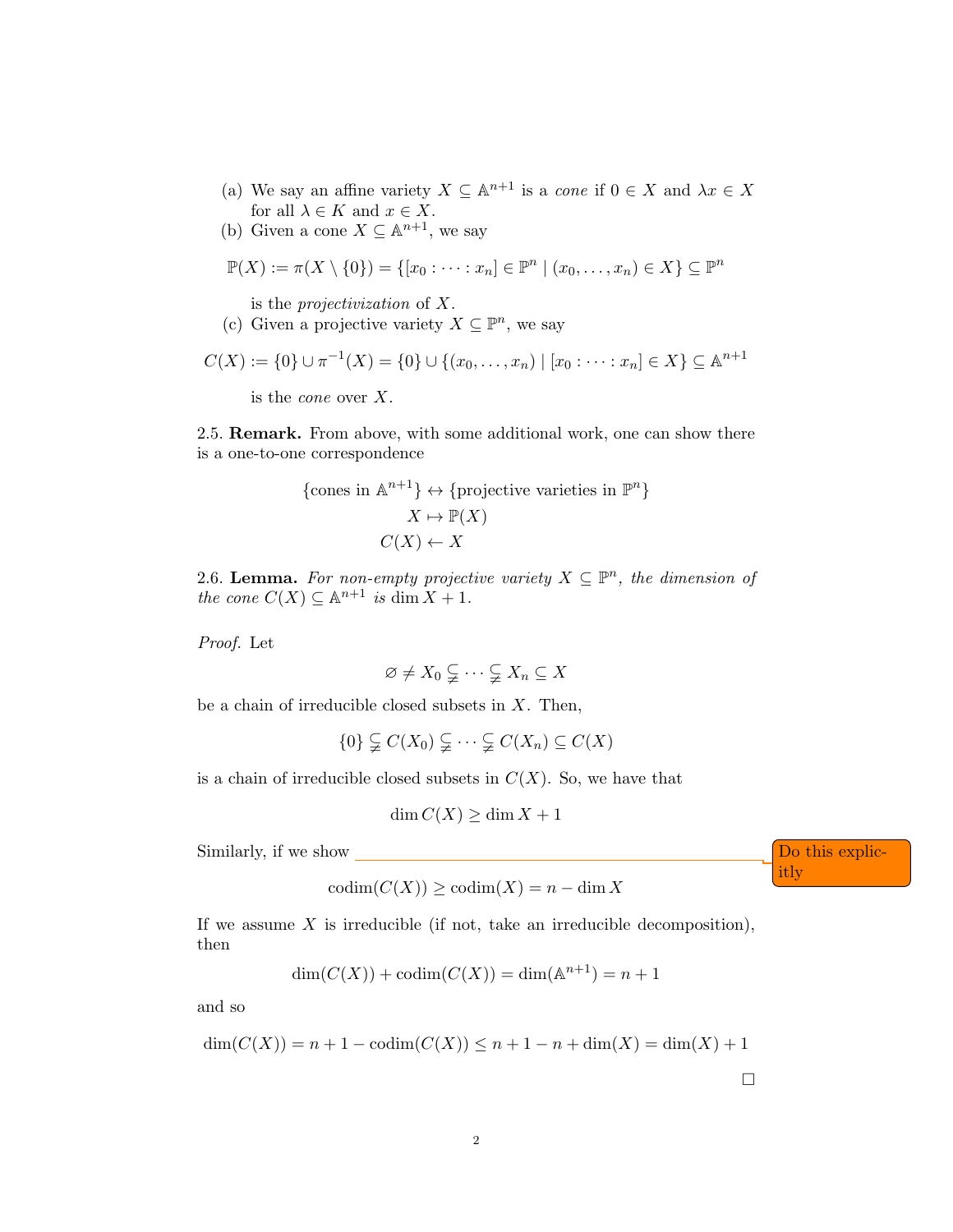### 3. Grassmannians

### 3.1. Defining and Understanding Grassmannians.

3.1. Definition. A *Grassmannian*, denoted  $G(m, n)$ , is the set of linear subpsaces of dimension m (and therefore of codimension n) in  $K^{m+n}$ .

In this way, one can represent the Grassmannian  $G(m, n)$  as equivalence classes of full rank  $m \times (m + n)$  matrices whose row space encodes a linear subspace in  $G(m, n)$ , where the equivalence class is given by row operations, or more formally

$$
A \sim B \Longleftrightarrow A = EB, \ E \in GL_m(K)
$$

Therefore, we can always pick represenetatives of the form

 $\sqrt{ }$  $\overline{\phantom{a}}$  $1 \quad 0 \quad \cdots \quad 0 \quad x_{11} \quad \cdots \quad x_{1n}$  $0 \quad 1 \quad \cdots \quad 0 \quad x_{21} \quad \cdots \quad x_{2n}$ . . . . . . . . . . . .  $0 \quad 0 \quad \cdots \quad 1 \quad x_{m1} \quad \cdots \quad x_{mn}$  $\setminus$  $\Bigg\}$ 

3.2. Proposition. The m-dimensional linear subspaces of  $K^{m+n}$  are in natural one-to-one correspondence with  $(m-1)$ -dimensional linear subspaces of  $\mathbb{P}^{m+n-1}$ .

*Proof.* Given such a subspace of  $K^{m+n}$ , an m-dimensional linear subspace W (which is defined by a set of homogeneous polynomials and thus a cone) can be sent to  $\mathbb{P}(W)$ , which has dimension  $m-1$  in  $\mathbb{P}^{m+n-1}$ .

Therefore, we may also think of  $G(m, n)$  as the set of such projective linear subspaces.

3.2. The Plücker Embedding. We wish to give a concrete realization of  $G(m, n)$  as a subset of projective space via the "Plücker Embedding."

3.3. Lemma. If  $W \in G(m, n)$ , then  $\bigwedge^m W$  is a line (a cone of dimension 1) in  $\bigwedge^m K^{m+n}$ .

*Proof.* Given  $W \cong K^m = \text{span}\{e_1, \ldots, e_n\}$ , we have that  $\bigwedge^m K^m \cong K$  since it only has a single basis vector, namely  $e_1 \wedge \cdots \wedge e_n$ . □

3.4. Lemma. Let  $v_1, \ldots, v_k \in K^n$  and  $w_1, \ldots, w_k \in K^n$  both be linearly independent. Then,  $v_1 \wedge \cdots \wedge v_k$  and  $w_1 \wedge \cdots \wedge w_k$  are linearly dependent in  $\bigwedge^k K^n$  if and only if  $\text{span}\{v_1,\ldots,v_k\} = \text{span}\{w_1,\ldots,w_k\}.$ 

*Proof.* This is an exercise using only multi-linear algebra skills.  $\Box$ 

3.5. Theorem. The map

$$
\phi \colon G(m, n) \to \mathbb{P}(\bigwedge^{m} K^{m+n})
$$

$$
W = \text{span}\{w_1, \dots, w_m\} \mapsto [w_1 \wedge \dots \wedge w_m]
$$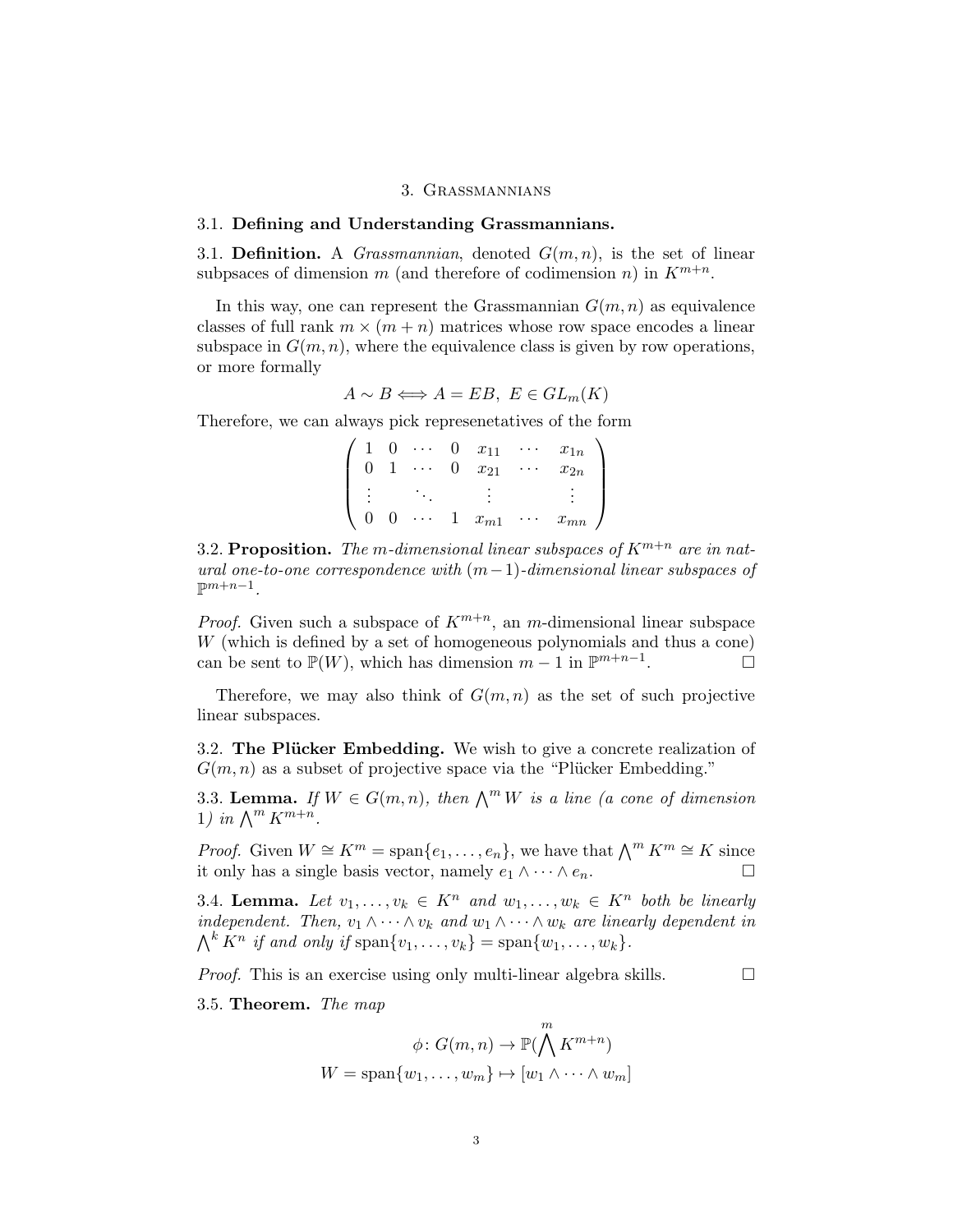is an embedding, called the Plücker Embedding.

*Proof.* The map is well-defined by the  $\Leftarrow$  direction of the lemma above and is injective by the  $\implies$  direction of the lemma above.

However, the description given by the proposition is not very concrete. Using multi-linear algebra, we can remedy this problem.

3.6. Lemma. Given  $0 \le k \le n$  and  $v_1, \ldots, v_k \in K^n$  with  $v_j = \sum_i a_{j,i} e_i$ , we have

$$
v_1 \wedge \cdots \wedge v_k = \sum_{i_1, \dots, i_k} a_{1, i_1} \cdots a_{k, i_k} \cdot e_{i_1} \wedge \cdots \wedge e_{i_k}
$$

and, for stricly increasing index sequence  $(j_1, \ldots, j_k)$ , we get the coefficient of  $e_{j_1} \wedge \cdots \wedge e_{j_k}$  in  $v_1 \wedge \cdots \wedge v_k$  is given by

$$
\sum \text{sgn}(\sigma) a_{1,j_{\sigma(1)}} \cdots a_{k,j_{\sigma(k)}} = \det(a_{i,j})_{1 \leq i \leq k, j \in \{j_1, \dots, j_k\}}
$$

Thus, we have

3.7. **Theorem** (Plücker Coordinates). The homogeneous coordinates of  $\phi(W)$ in  $\mathbb{P}(\bigwedge^m K^{m+n})$  are the minors of order m of the matrix whose row space is W, say  $(x_{i,j})_{1 \leq i \leq m, 1 \leq j \leq m+n}$ , which we denote

$$
P_{i_1,\dots,i_m} := \det(x_{p,i_q})_{1 \le p,q \le m}, \ i_1 < \dots < i_m
$$

3.8. **Example.** Consider  $G(1, n-1)$  will have

$$
\mathrm{span}\{a_1e_1 + \cdots + a_ne_n\} \mapsto [a_1 : \cdots : a_n] \in \mathbb{P}^{n-1}
$$

Furthermore, since this map is surjective, we get  $G(1, n-1) \cong \mathbb{P}^{n-1}$ , as discussed above.

For a more complicated example, consider  $G(2, 1)$ . If we take the space spanned by  $e_1 + e_2, e_1 + e_3$ , then we have

$$
\left(\begin{array}{cc} 1 & 1 & 0 \\ 1 & 0 & 1 \end{array}\right) \mapsto [P_{1,2} : P_{1,3} : P_{2,3}] = \left[\det\left(\begin{array}{cc} 1 & 1 \\ 1 & 0 \end{array}\right), \det\left(\begin{array}{cc} 1 & 0 \\ 1 & 1 \end{array}\right), \det\left(\begin{array}{cc} 1 & 0 \\ 0 & 1 \end{array}\right)\right] = [-1 : 1 : 1]
$$

Thus, we have realized the Grassmannian in projective space. However, we wish to show it is a variety. To do that, we must show that it is a vanishing set of polynomials.

- 3.9. **Definition.** (a) Let  $J_{m,n}$  be the set of strictly increasing m-tuples consisting of integers between 1 and  $m + n$ .
	- (b) Let  $K[P_J \mid J \in J_{m,n}]$  be the ring of polynomials in the Plücker coordinates.
	- (c) Let  $I(G(m, n))$  be the ideal consisting of homogeneous polynomials vanishing identically on  $G(m, n)$ .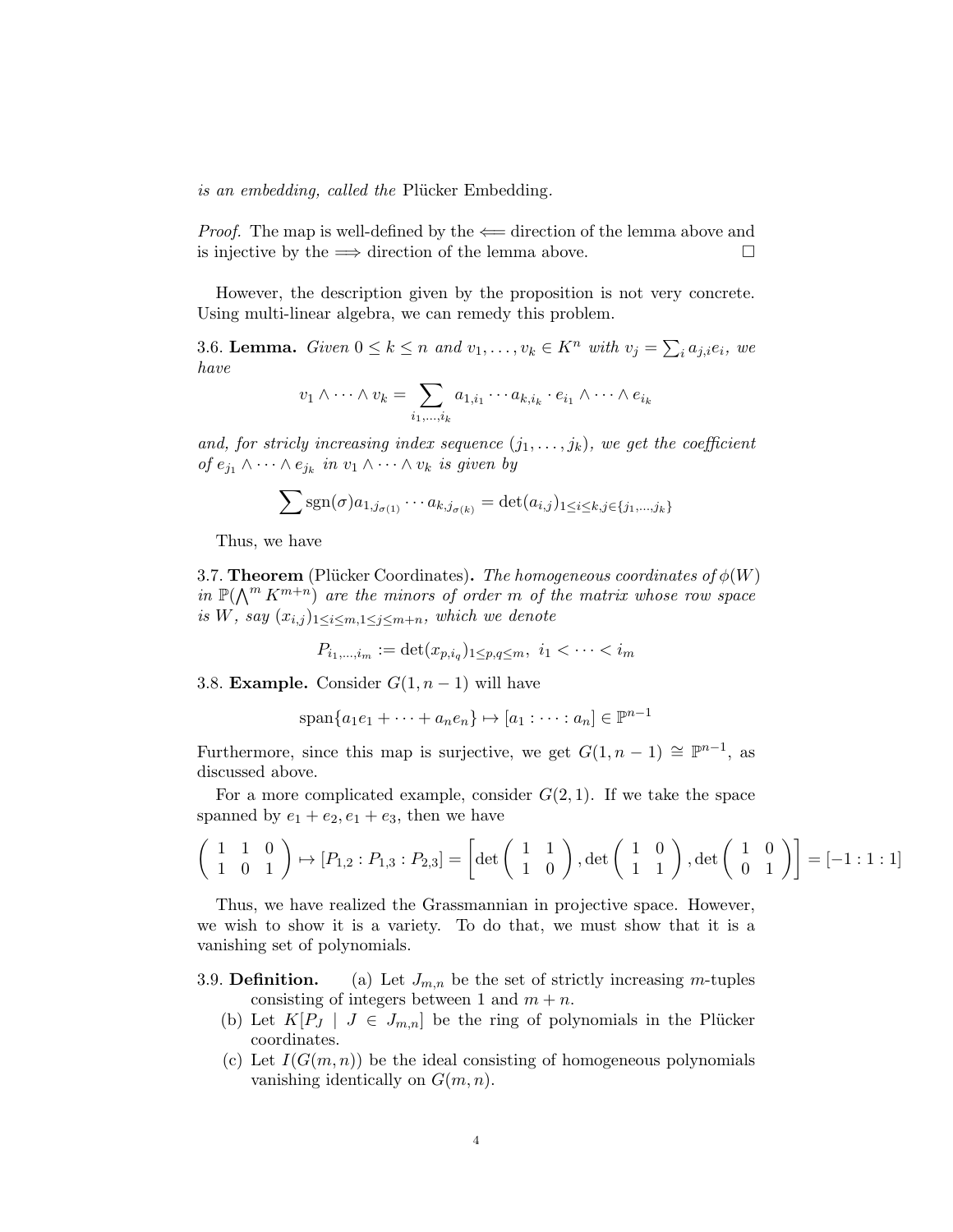3.10. Theorem. Let  $i_1, \ldots, i_m$  and  $j_1, \ldots, j_m$  be two sets of integers between 1 and  $m + n$  and let l be an integer between 1 and m. Then, identically on  $G(m, n)$ , we have the relation

$$
\sum_{w \in \mathfrak{S}_{i_l, ..., i_m, j_1, ..., j_l}/\mathfrak{S}_{i_l, ..., i_m} \times \mathfrak{S}_{j_1, ..., j_l}} \text{sgn}(w) P_{i_1, ..., i_{l-1}, w(i_l), ..., w(i_m)} P_{w(j_1), ..., w(j_l), j_{l+1}, ..., j_m} = 0
$$

3.11. **Example.** [\[Man98,](#page-9-0) Exercise 3.1.5] If  $m = n = 2$  and  $l = 2$ , then  $\mathfrak{S}_{2,3,4}/\mathfrak{S}_2 \times \mathfrak{S}_{3,4} \cong \{id,(23),(243)\}\$ and we have the single equation

$$
P_{1,2}P_{3,4} - P_{1,3}P_{2,4} + P_{1,4}P_{2,3} = 0
$$

One can use this relation to show that the Plücker embedding gives  $G(2, 2)$ as a quadratic hypersurface of  $\mathbb{P}^5$ .

*Proof.*  $\Box \vdash$  Fill in proof

# 4. Schubert Cells and Schubert Varieties

## 4.1. Definition. [\[Man98,](#page-9-0) p 105] Fix a flag

$$
0 = V_0 \subseteq V_1 \subseteq \cdots \subseteq V_i \subseteq \cdots \subseteq V_{n+m} = \mathbb{C}^{m+n}
$$

Then, if  $\lambda$  is a partition contained in an  $n \times m$  rectangle, that is  $n \geq \lambda_1 \geq$  $\cdots \geq \lambda_m \geq 0$ , we associate to it the *Schubert cell* 

$$
\Omega_{\lambda} := \{ W \in G(m, n) \mid \dim(W \cap V_j) = i \text{ if } n + i - \lambda_i \le j \le n + i - \lambda_{i+1} \}
$$

and the Schubert variety

$$
X_{\lambda} = \{ W \in G(m, n) \mid \dim(W \cap V_{n+i-\lambda_i}) \ge i, 1 \le i \le m \}
$$

4.2. **Example.** (a) We have that 
$$
X_{\emptyset} = G(m, n)
$$
 since

 $W \in G(m, n) \Longrightarrow \dim W = m \Longrightarrow \dim W + \dim V_{n+i} = m+n+i \Longrightarrow \dim (W \cap V_{n+i}) \geq i$ 

(b) On the other extreme,  $X_{(n^m)} = \{V_m\}$  since

 $\dim(W \cap V_{n+i-n}) = \dim(W \cap V_i) \geq i, \forall 1 \leq i \leq m \Longrightarrow V_i \subseteq W, \forall 1 \leq i \leq m \Longrightarrow W = V_m$ 

(c) If  $\lambda = (k)$ , that is,  $\lambda$  has only one part, then

$$
X_k = \{ W \in G(m, n) \mid W \cap V_{n+1-k} \neq 0 \}
$$

since

$$
\dim(W \cap V_{n+1-k}) \ge 1 \Longleftrightarrow W \cap V_{n+1-k} \ne 0
$$

and we always have  $\dim(W \cap V_{n+i}) \geq i$  for  $2 \leq i \leq m$  as discussed in (a).

(d) If  $\lambda$  is a partition such that its diagram is the complement of a  $q \times p$ rectangle inside an  $n \times m$  rectangle, then

$$
X_{\lambda} = \{ W \in G(m, n) \mid V_{m-p} \subseteq W \subseteq V_{m+q} \} \cong G(p, q)
$$

To see this, consider that  $\lambda$  is of the form

$$
\lambda = (\underbrace{n, n, \dots, n}_{m-p}, \underbrace{n-q, \dots, n-q}_{p})
$$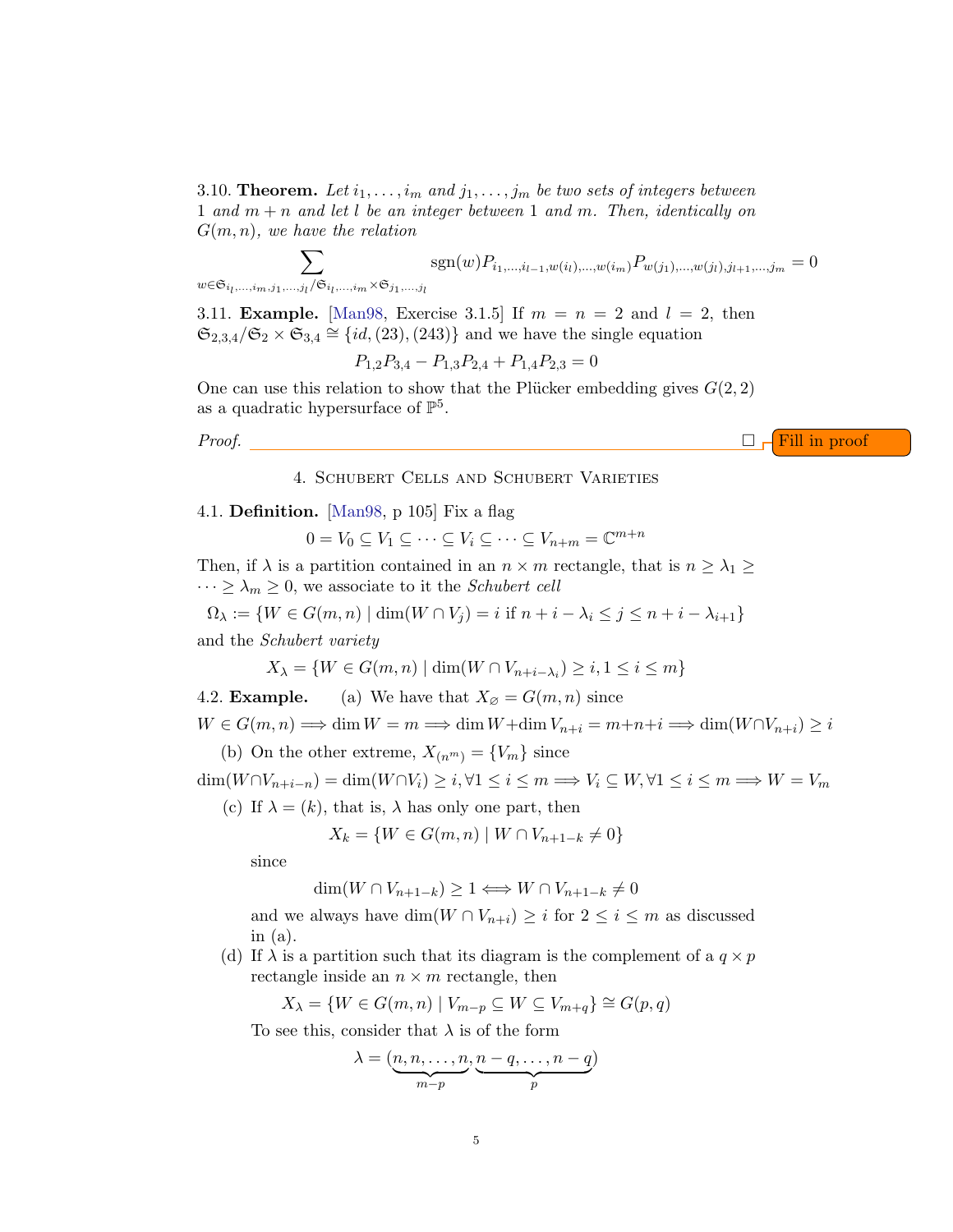and so, as discussed in (b), we know that the first  $m - p$  entries of n's will force  $V_{m-p} \subseteq W$ . Furthermore,

 $\dim(W \cap V_{n+i-(n-q)}) \geq i, \forall m-p+1 \leq i \leq m \Longleftrightarrow \dim(W \cap V_{m+q}) \geq m \Longleftrightarrow W \subseteq V_{m+q}$ 

One important use of Schubert cells is that they form a cellular decomposition of the Grassmannian.

4.3. Lemma. We have that

$$
G(m, n) = \bigsqcup_{\mu \text{ in an } n \times m \text{ rectangle}} \Omega_{\mu}
$$

*Proof.* Given  $W \in G(m, n)$ , the sequence  $\{ \dim(W \cap V_i) \}_{1 \leq i \leq n+m}$  runs from 0 to  $m$ , increasing at most by 1 for each step. Thus, since there are  $m$ jumps in the sequence, say  $j_1, \ldots, j_m$ , we can define a partition  $\mu$  via  $\mu_i :=$  $n+i-j_i \Longleftrightarrow j_i = n+i-\mu_i$  and, since  $j_i \geq i$ , get that  $\mu$  is contained in an  $n \times m$  rectangle. Thus,  $W \in \Omega_{\mu}$  and, since we can recover all such partitions this way, we get the cellular decomposition result.

4.4. Proposition. [\[Man98,](#page-9-0) Proposition 3.2.3] For all partitions  $\lambda$  inside an  $n \times m$  rectangle, we have

- (a) the Schubert variety  $X_{\lambda}$  is an algebraic subvariety of  $G(m, n)$ .
- (b)  $X_{\lambda} = \bigsqcup_{\mu \supseteq \lambda} \Omega_{\mu}$
- (c)  $\Omega_{\lambda} \cong \mathbb{C}^{m\overline{n}-|\lambda|}$
- (d)  $X_{\lambda} \supseteq X_{\mu}$  if and only if  $\lambda \subseteq \mu$ .
- (e)  $\Omega_{\lambda}$  is a dense open set of  $X_{\lambda}$  contained in the set of nonsingular points.

Proof. (a) follows from the fact that

$$
\dim(W \cap V_i) \ge j \iff \text{rank}(W \subseteq \mathbb{C}^{m+n} \to \mathbb{C}^{m+n}/V_i) \le m - j
$$

which is equivalent to the vanishing of minors of order  $m - j + 1$  of the matrix representing the map.

For (b), we first note that, as in the proof of the lemma above, given a  $W \in X_{\lambda}$ , we have a sequence of dimensions  $\{\dim(W \cap V_i)\}_{1 \leq i \leq n+m}$ , but moreover we also have that  $\dim(W \cap V_{n-i+\lambda_j}) \geq i$  for  $1 \leq i \leq m$  and so, the first *i* jumps in our sequence must occur before  $n + i - \lambda_i$ , which means  $n + i - \lambda_i \ge j_i = n + i - \mu_i \Longrightarrow \lambda_i \le \mu_i$ . Thus, this gives

$$
X_{\lambda} = \bigsqcup_{\mu \supseteq \lambda} \Omega_{\mu}
$$

For (c), we choose a basis of  $\mathbb{C}^{m+n}$  that is compatible with our flag, that is  $v_1, \ldots, v_{m+n}$  such that  $V_i = \text{span}\{v_1, \ldots, v_i\}$ . Then, for  $W \in \Omega_\lambda$ , we have a unique basis consisting of vectors of the form

$$
w_i = v_{n+i-\lambda_i} + \sum_{\substack{1 \le j \le n+i-\lambda_i \\ j \ne n+k-\lambda_k \\ k \le i}} x_{ij} v_j
$$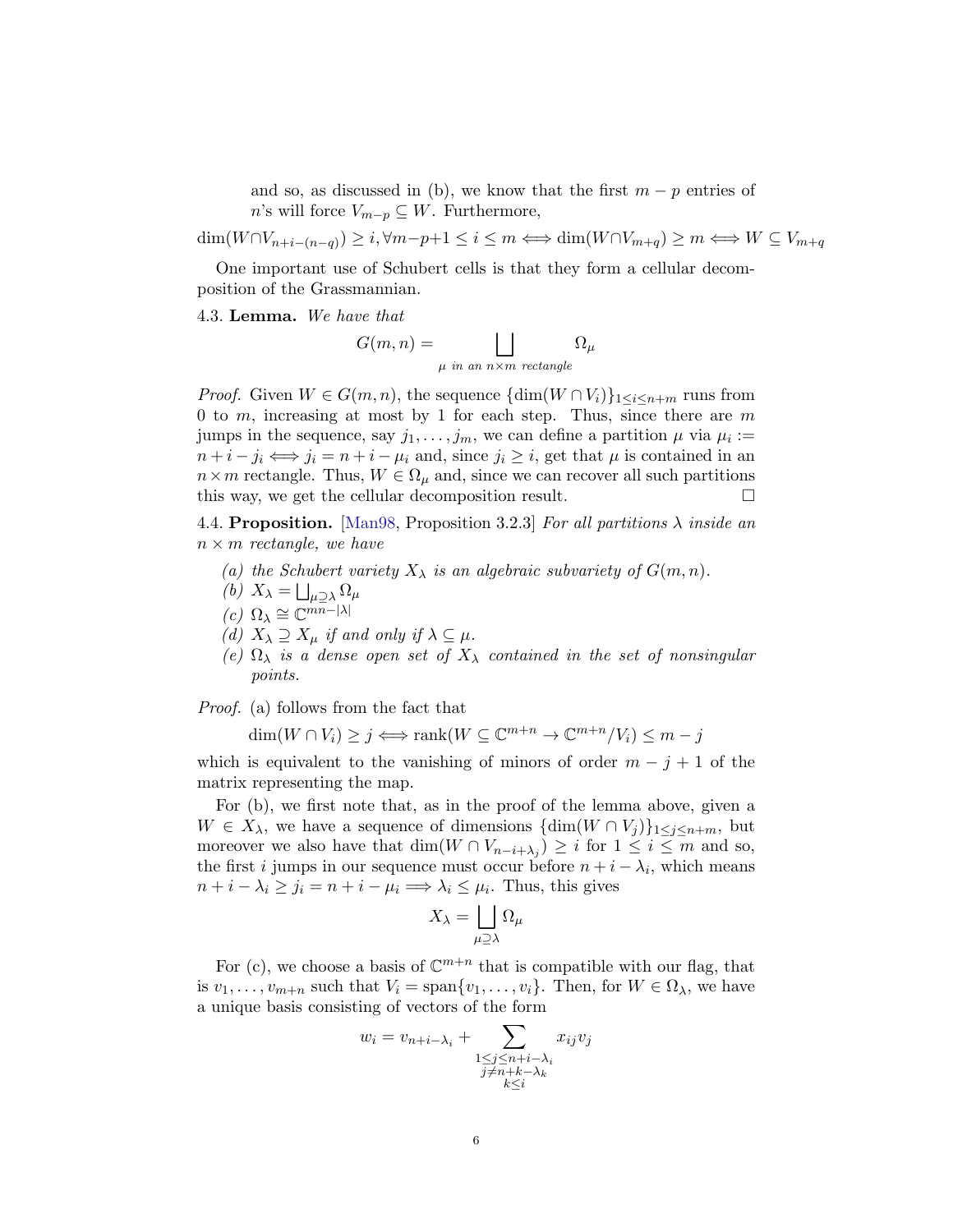and thus the matrix defined by  $(x_{ij})$  defines a linear transformation from  $\Omega_{\lambda}$  to  $\mathbb{C}^{mn-|\lambda|}$ .

To finish the proof, one argues that  $\Omega_{\mu} \subseteq \overline{\Omega_{\lambda}}$  by looking at elements of  $\Omega_{\lambda}$ and considering the limiting values. Thus, we get  $\Omega_{\lambda} \subseteq X_{\lambda} = \bigsqcup_{\mu \supseteq \lambda} \Omega_{\mu} \subseteq$  $\overline{\Omega_{\lambda}}$ , but since  $X_{\lambda}$  is closed, it must be that  $X_{\lambda} = \overline{\Omega_{\lambda}}$ .

Now, we are particularly interested in the consequences of this result on the cohomology of the Grassmannian.

- 4.5. Corollary. (a) Thus, the Poincaré duals of the cohomology classes of  $\overline{\Omega_{\lambda}} = X_{\lambda}$ , say  $\sigma_{\lambda} := [X_{\lambda}]^*$ , form a basis for the integral cohomology of  $G(m, n)$ . We call such classes Schubert classes.
	- (b) For all partitions  $\lambda$  contained in an  $n \times m$  rectangle,  $\sigma_{\lambda}$  is an element of  $H^{2|\lambda|(G(m,n))}$
	- (c) In fact, we have the decomposition

$$
H^*(G(m,n)) = \bigoplus_{\lambda \text{ in an } n \times m \text{ rectangle}} \mathbb{Z}\sigma_{\lambda}
$$

*Proof.* For part (a), since each of the Schubert cells are isomorphic to  $\mathbb{C}^{mn-|\lambda|}$ , it must be that all the cells are concentrated in even (real) dimension, thus giving that there are no relations for for the fundamental classes in the cohomology groups, and so they form a basis.

For (b), this follows from the fact that  $\Omega_{\lambda}$  has real dimension  $2(mn-|\lambda|)$ , and so when we take the Poincaré dual, we will end up in  $H^{2|\lambda|}$ .

(c) is an immediate consequence of (a).

$$
\mathsf{L}^{\mathsf{L}}
$$

To analyze the cohomology further, we define

4.6. Definition. Given a flag

$$
0 = V_0 \subseteq \cdots \subseteq C_{m+n} = \mathbb{C}^{m+n}
$$

with compatible basis  $v_1, \ldots, v_{m+n}$ , we define the *dual flag* to be given by

 $V'_{i} = \text{span}\{v_{m+n-i+1}, \ldots, v_{m+n}\}\$ 

To the dual flag correspond Schubert cells and Schubert varieties, which we will denote by  $\Omega'_{\lambda}$  and  $X'_{\lambda}$ .

4.7. Proposition. Two Schubert varieties associated to the same partition  $\lambda$  (thus differing only by their defining flags) have the same Schubert class σλ.

*Proof.* The connected group  $GL_{m+n}(\mathbb{C})$  acts transitively on the set of complete flags, so there is an element  $g \in GL_{m+n}(\mathbb{C})$  such that g sends flag F to flag F'. Since  $GL_{m+n}(\mathbb{C})$  is connected, there is a path  $H: [0,1] \rightarrow$  $GL_{m+n}(\mathbb{C})$  such that  $H(0) = g$  and  $H(1) = I_{m+n}$ . Furthermore,  $GL_{m+n}(\mathbb{C})$ acts continuously on  $G(m, n)$ , so this path induces a homotopy sending  $g: G(m,n) \to G(m,n)$  to the identity map on  $G(m,n)$ . Thus, since the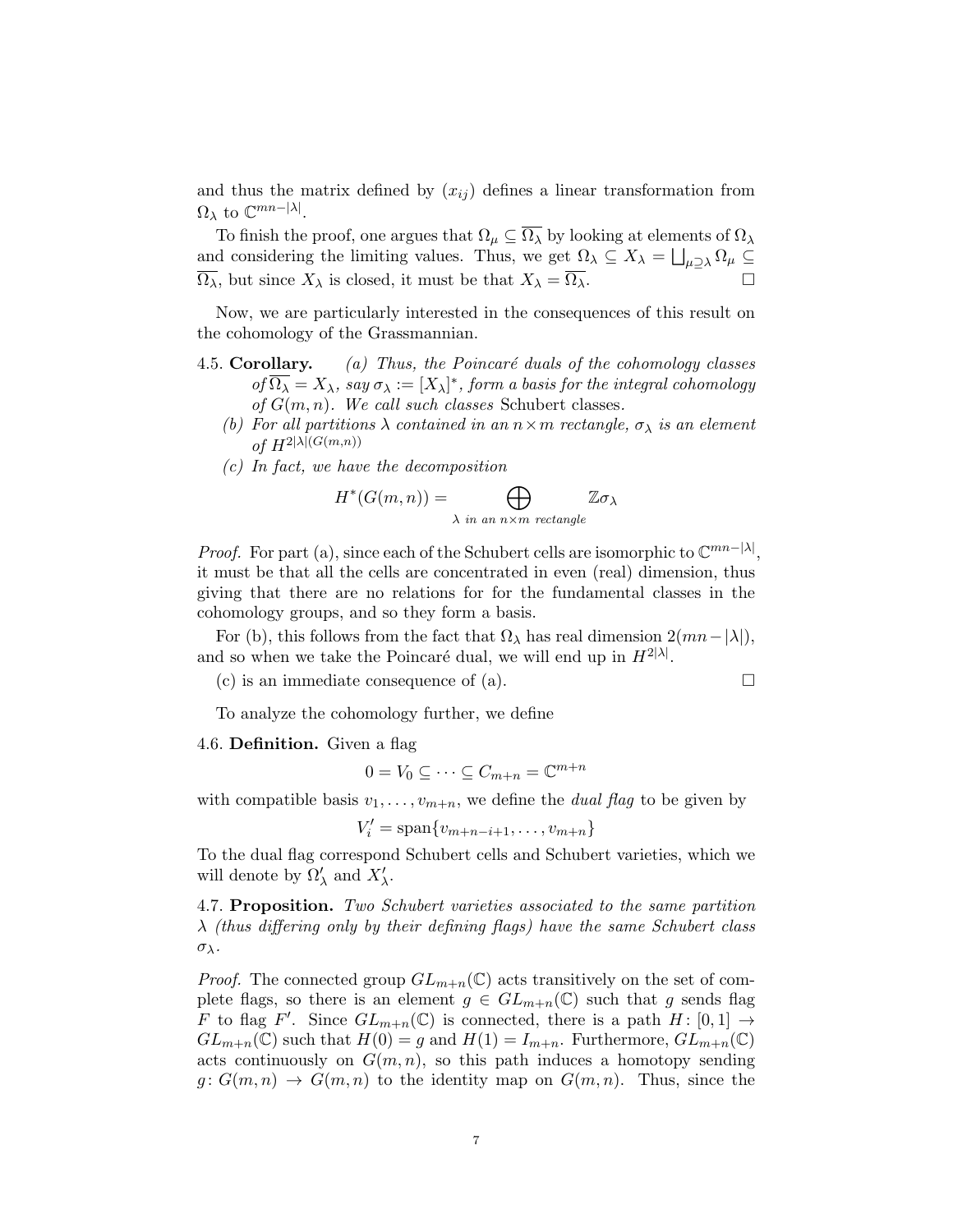two cells are homotopic, they are represented by the same (co)homology  $\Box$ 

In particular,  $X_{\lambda}$  and  $X'_{\lambda}$  have the same Schubert class  $\sigma_{\lambda}$ .

4.8. Lemma. Given partitions  $\eta, \tau$  inside an  $n \times m$  rectangle, we have that

$$
\Omega_\eta\cap\Omega_\tau'\neq\varnothing\Longrightarrow\eta\subseteq\hat\tau
$$

Proof. See exponsition in [\[Man98,](#page-9-0) p 108]. Essentially, this result follows from analyzing what an element of  $\Omega_{\eta} \cap \Omega_{\nu}^{'}$  must look like, and it forces the desired containment.

4.9. Lemma. Given irreducible algebraic subvarieties Y and Y' of a compact and connected complex variety  $X$  with codimensions  $c$  and  $c'$ , respectively, we have

$$
Y \cap Y' = \bigcap_{i \in I} Z_i
$$

for  $Z_i$  some irreducible subvarieties of  $X$  and, furthermore, if this intersection is "transverse" (which implies  $Z_i$  has codimension  $c + c'$ ),

$$
[Y] \smile [Y'] = \sum_{i \in I} [Z_i] \in H^{2c+2c'}(X)
$$

Proof. This is a proof from algebraic geometry. See, for instance, [\[Ful97\]](#page-9-1) appendix B.

Of course, since cohomology forms a ring, we may ask about the ring structure on  $H^*(G(m,n))$ . We get

4.10. Proposition. [\[Man98,](#page-9-0) Proposition 3.2.7] Given two partitions  $\lambda, \mu$ contained in an  $n \times m$  rectangle such that  $|\lambda| + |\mu| = mn$ , we get that

$$
\sigma_{\lambda} \smile \sigma_{\mu} = \delta_{\mu, \hat{\lambda}}
$$

where  $\hat{\lambda}$  is the complementary partition partition of  $\lambda$  in an  $n \times m$  rectangle, that is, the partition such that  $\lambda_i + \hat{\lambda}_{m-i} \leq n$ .

*Proof.* By the first lemma above, since  $|\lambda| + |\mu| = mn$ , it must be that

$$
\mu \neq \hat{\lambda} \Longrightarrow X_{\lambda} \cap X_{\mu}' = \varnothing \Longrightarrow \sigma_{\lambda} \smile \sigma_{\mu} = 0
$$

since

$$
\sigma_\lambda\smile \sigma_\mu=[X_\lambda\cap X_\mu]^*
$$

by the second lemma above. Similarly, if  $\mu = \lambda$ , then  $\mu_i + \lambda_{m+1-i} = n$  for all i and  $X_{\lambda} \cap X_{\mu}' \neq \emptyset$ . So, take  $W \in X_{\lambda} \cap X_{\mu}'$ . This requires that

$$
\begin{cases} \dim(W \cap \text{span}\{v_1, \dots, v_{n+i-\lambda_i}\}) \geq i \\ \dim(W \cap \text{span}\{v_{m+n-(n+i-\mu_i)+1}, \dots, v_{m+n}\}) \geq i \\ \iff \dim(W \cap \text{span}\{v_{n+(m+1-i)-\lambda_{m+1-i}}, \dots, v_{m+n}\}) \geq i \end{cases}
$$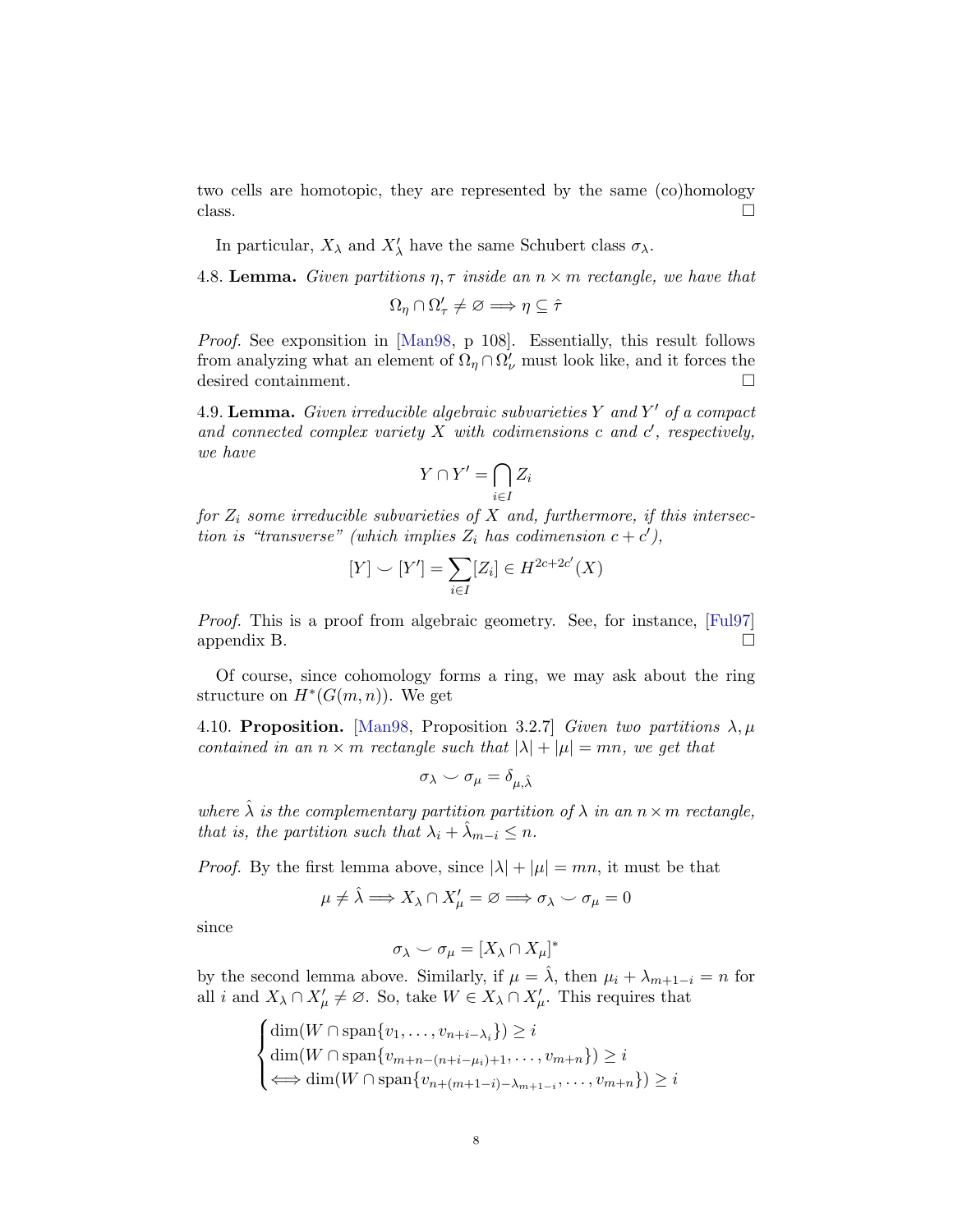The only W that can meet these conditions is  $W^{\lambda} := \text{span}\{v_{n+1-\lambda_1}, \ldots, v_{n+m-\lambda_m}\}.$ Thus,

$$
\sigma_{\lambda} \smile \sigma_{\mu} = [X_{\lambda} \cap X_{\mu}]^* = [\{W^{\lambda}\}]^* = 1
$$

granting that  $X_{\lambda}$  and  $X_{\mu}$  intersect transversely.  $\Box$  Apparently this

4.11. **Definition.** Given the above, we say that the classes  $\sigma_{\lambda}$  and  $\sigma_{\hat{\lambda}}$  are dual to each other.

4.12. Corollary. Given  $x \in H^*(G(m,n))$ , we have

$$
x = \sum_{\lambda \text{ in an } n \times m \text{ rectangle}} (x \smile \sigma_{\hat{\lambda}}) \sigma_{\lambda}
$$

Proof. This follows immediately from the cup product structure outlined in the above proposition and the fact that the Schubert classes form a Z-basis of the cohomology  $(4.5)$ .

4.13. Theorem (Pieri Rule). [\[Man98,](#page-9-0) 3.2.8] If  $\lambda$  is a partition contained in an  $n \times m$  rectangle and  $1 \leq k \leq n$ , then

$$
\sigma_{\lambda} \smile \sigma_k = \sum_{\substack{\nu \text{ contained in an } n \times m \text{ rectangle} \\ \nu = \lambda + a \text{ horizontal } k \text{-strip}}} \sigma_{\nu}
$$

Proof. By the previous corollary, we need only show that

$$
(\sigma_{\lambda} \smile \sigma_k) \smile \sigma_{\hat{\nu}} = \begin{cases} 1 & \text{if } \nu \text{ is a summand of the sum above} \\ 0 & \text{otherwise} \end{cases}
$$

For  $\mu$  a partiton contained in an  $n \times m$  rectangle and  $|\lambda| + |\mu| = nm - k$ , then

 $\mu =$  complement of  $(\lambda + a \text{ horizontal } k \text{ strip}) \Longleftrightarrow \hat{\lambda} = \mu + a \text{ horizontal } k \text{ strip}$ 

$$
\iff n - \lambda_m \ge \mu_1 \ge n - \lambda_{m-1} \ge \mu_2 \ge \dots \ge n - \lambda_1 \ge \mu_m
$$
  

$$
\implies \sigma_{\lambda} \sim \sigma_{\mu} \sim \sigma_k = 1
$$

and, if the inequalities are not satisfied, then the product is zero. If  $\lambda_i$  +  $\mu_{n+1-i} > n$ , then  $\sigma_{\lambda} \smile \sigma_{\mu} = 0$ , so we will assume that  $\lambda_i + \mu_{n+1-i} \leq n$ . Now, we set

$$
A_{i} = \text{span}\{v_{1}, \dots, v_{n+i-\lambda_{i}}\} = V_{n+i-\lambda_{i}}
$$
  
\n
$$
B_{i} = \text{span}\{v_{\mu_{m+1-i}+i}, \dots, v_{m+n}\} = V'_{n+m+1-i-\mu_{m+1-i}}
$$
  
\n
$$
C_{i} = \text{span}\{v_{\mu_{m+1-i}+i}, \dots, v_{n+i-\lambda_{i}}\} = A_{i} \cap B_{i}
$$

We note that  $\dim C_i = n - \lambda_i - \mu_{m+1-i}$ , so if  $\mu_{m+1-i} \geq n - \lambda_i$ , then  $A_i \cap B_i = C_i = 0.$  Finish this

The important fact about the Pieri rule is that it totally determines the structure constants of the algebra. Furthermore, the ring of symmetric function has its structure constants completely determined by the Pieri rule.

proof; maybe find a different one.

is "obvious" because  $\Omega_{\lambda}$  and  $\Omega_{\mu}^{\prime}$ correspond to coordinate subspaces.